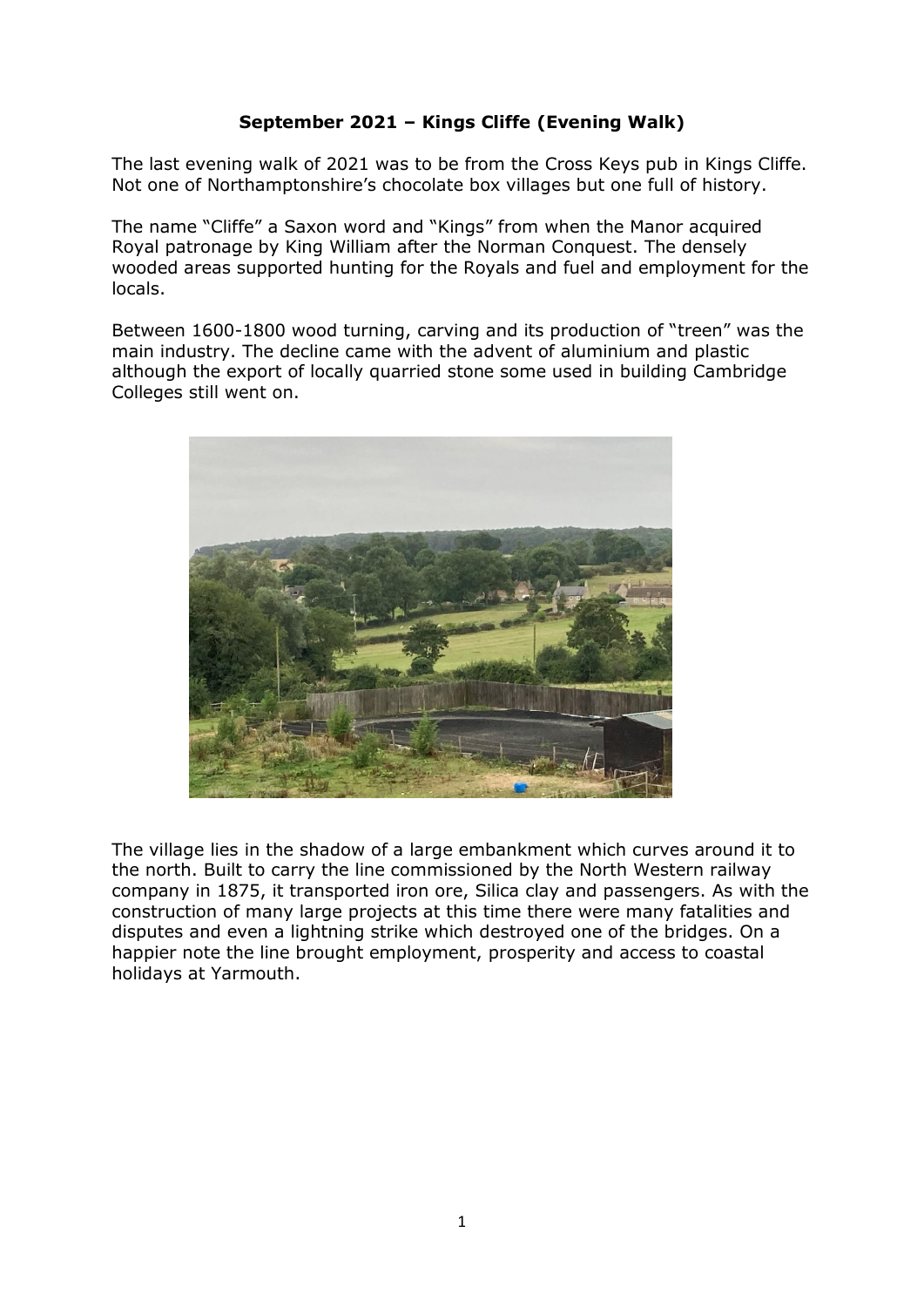

After an interesting introduction to Kings Cliffe by our walk leader, Finbarr, our group of nine took the road out of the village, passing for the first time a bridge over the Willow Brook River before entering fields to the left. A gentle ascent across three fields brought us under the bridge to the imposing now disused railway embankment. The steep climb to the top, which would be slippery with mud in winter, brought us to a narrow densely lined path.



Following this in single file for some way, the track widened and became the local Nature Reserve. Here Nature had been brought under control and managed. Wild flowers were in profusion and the scattering of Elf doors showed an introduction to nature had been made for even the youngest.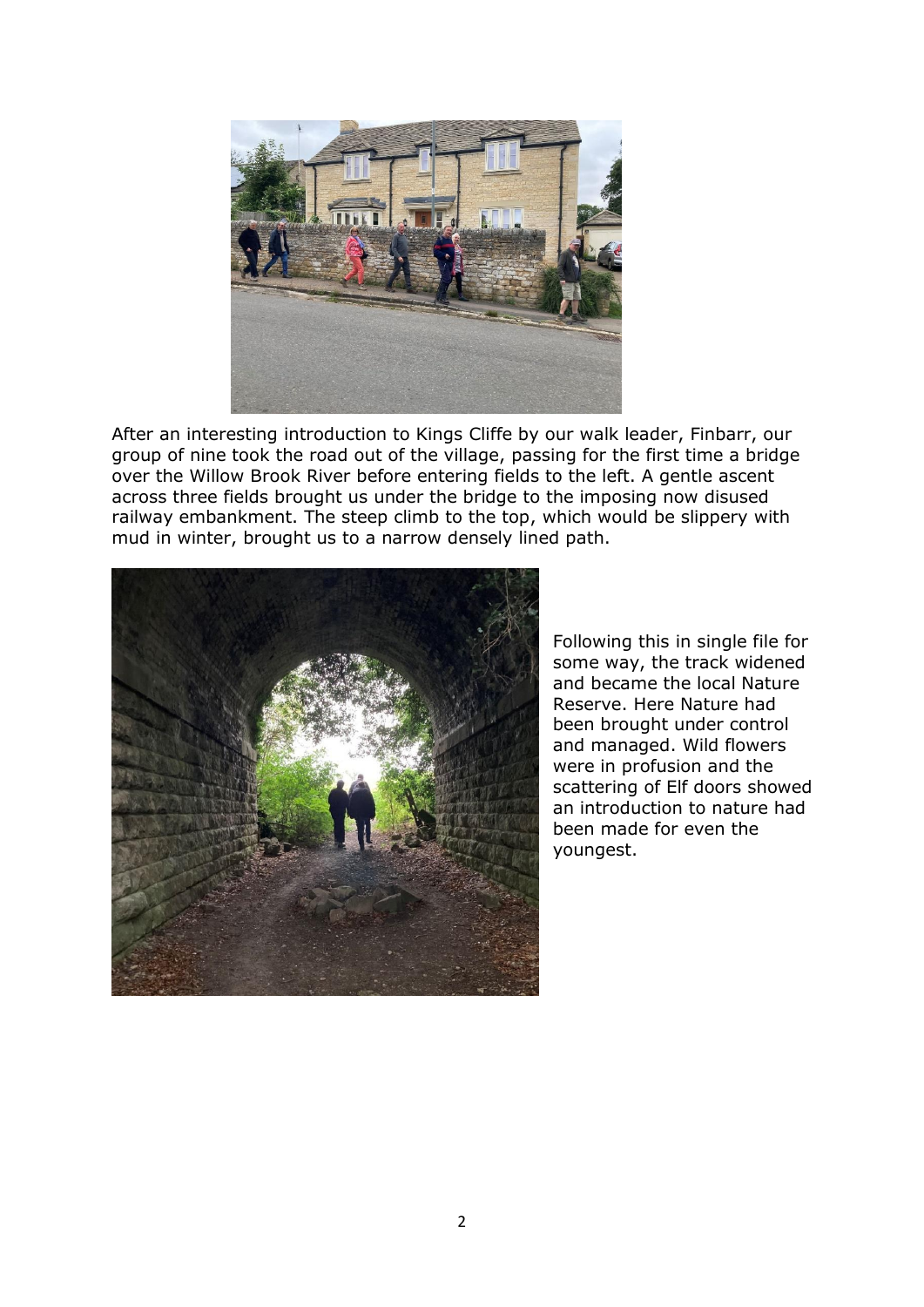

Leaving the railway track at the edge of the village, the main street was crossed over to a farm track which took us over the Willow Brook again. Kings Cliffe is blessed with many springs for which it is noted. Feeding the Willow Brook they eventually flow into the River Nene.



The well-defined track now took a route parallel to the Brook which was eventually crossed back into the village over a sturdy bridge. Here overlooking the village green was the Church whose domed spire was commissioned by the Lord of the Manor and the water powered Mill, whose wheel, still intact and could be seen through a window in the wall.